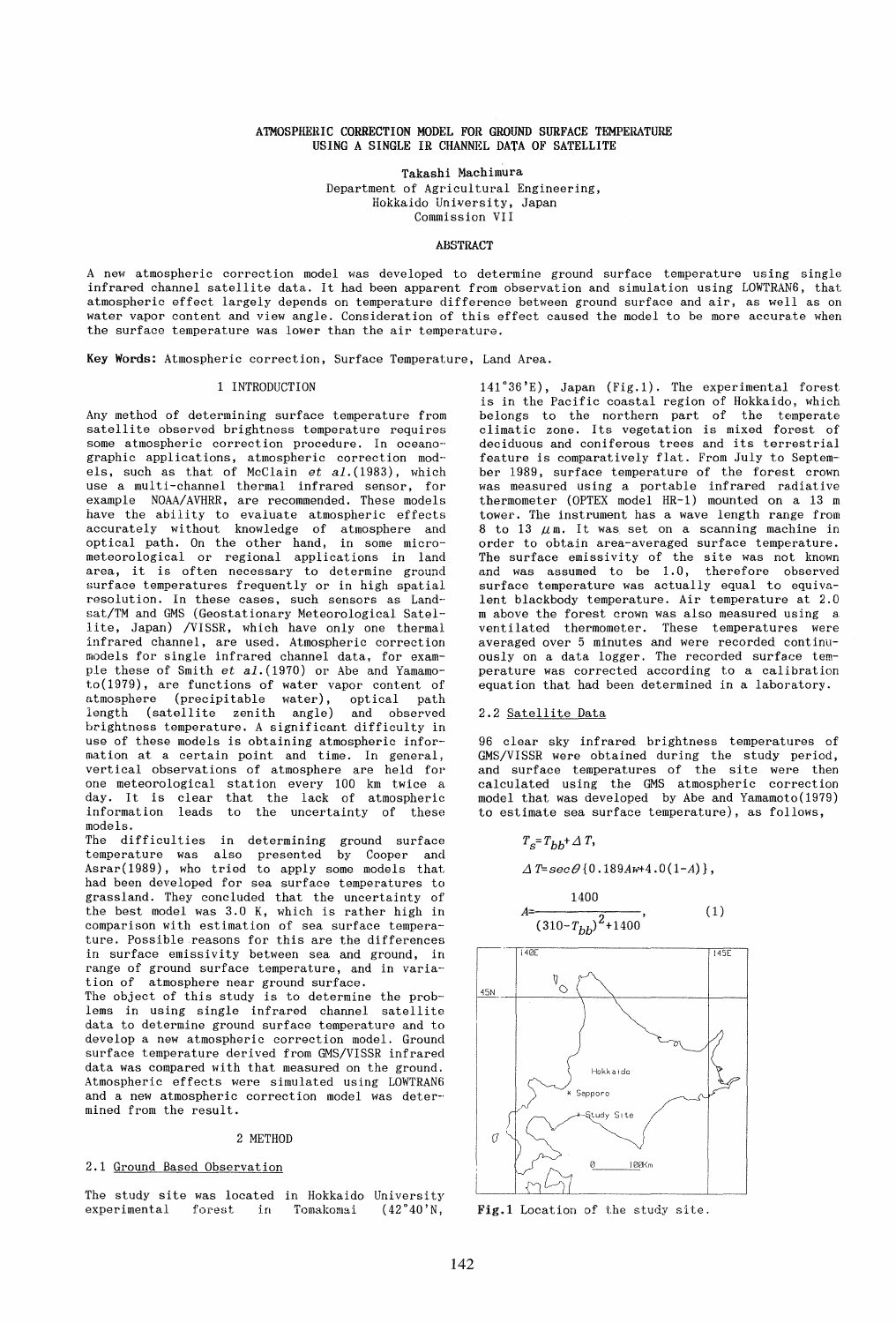where  $T_s$  is surface temperature  $(K)$ ,  $T_{bb}$  is brightness temperature at satellite  $(K)$ ,  $\Delta T$  is atmospheric correction  $(K)$ ,  $\theta$  is satellite zenith angle and *w* is precipitable water (mm). This model was determined empirically from statistical atmospheric profiles and sea surface temperatures, and emissivity of surface was assumed to be 1.0. Precipitable water was required in the model but was not available near the site, so it was estimated from air temperature and dew-point temperature measured in a meteorological station in the experimental forest which was about 2 km from the study site using a simple regression equation that had been derived from the atmospheric profiles described in the next section. The validity of this will be discussed later.

#### 2.3 Simulation of Atmospheric Effects using LOW-TRAN6

In order to develop a new atmospheric correction model, brightness temperature at the satellite under various atmospheric conditions and surface temperatures was calculated using a LOWTRAN6 computer program. Monthly average atmospheric profiles at 09 and 21 LST observed by rawinsondes at Sapporo district meteorology observatory, which is about 50 km from the study site, in 1989 were input to the LOWTRAN6 program as atmospheric models. 5 different surface temperatures were selected for each atmospheric profile so that they range from 10 K lower to 10 K higher than the air temperature at ground height. LOWTRAN6 was computation performed also in 5 different slant optical paths, of which the secant satellite zenith angle ranged from 1.0 to 2.0. Wave length range was matched with GMS/VISSR infrared channel  $(10.5-12.5 \ \mu \text{m})$  and emissivity of surface was set to 1.0 in the computation. Thus 600 brightness temperatures were derived for various conditions.

## 3 RESULT AND DISCUSSION

#### 3.1 Estimation of Precipitable Water from Water Vapor Content at Surface

The atmospheric profile data required to calculate precipitable water can be obtained only sparsely both spatially and temporally, as already mentioned. Fig.2 shows some water vapor profiles used in LOWTRAN6 simulation in relative value. Water vapor in the atmosphere is most concentrated near the ground and more than 90% of it exists in the lowest 4 km. Seasonal and diurnal changes in the relative features are rather small, and they probably don't change much in the 100 km region without significant climatic difference. Therefore precipi table water can be estimated from measurement on the ground. Fig.3 shows the relationship between water vapor content at the surface and precipitable water in Sapporo, which is almost linear. This relationship can be used to estimate precipitable water in the study site.

## 3.2 Effect of Temperature Difference at Surface in Use of GMS Model

Surface temperature calculated using the GMS model was compared with that measured on the ground (Fig.4). Rmsd between observed and calculated surface temperature using the GMS model was 6.5 K, which is rather large. The model tends to'overestimate in regions of low surface temperature. Fig.5 shows the relationship between the estimation error and the temperature difference between surface and air  $(T_s - T_a, K)$ . The estimation error is proportion-<br>al to the temperature difference.



Fig.2 Vertical distribution of water vapor in relative value for 4 atmospheric profiles.







Fig.4 Surface temperatures observed and calculated from GMS data using GMS model.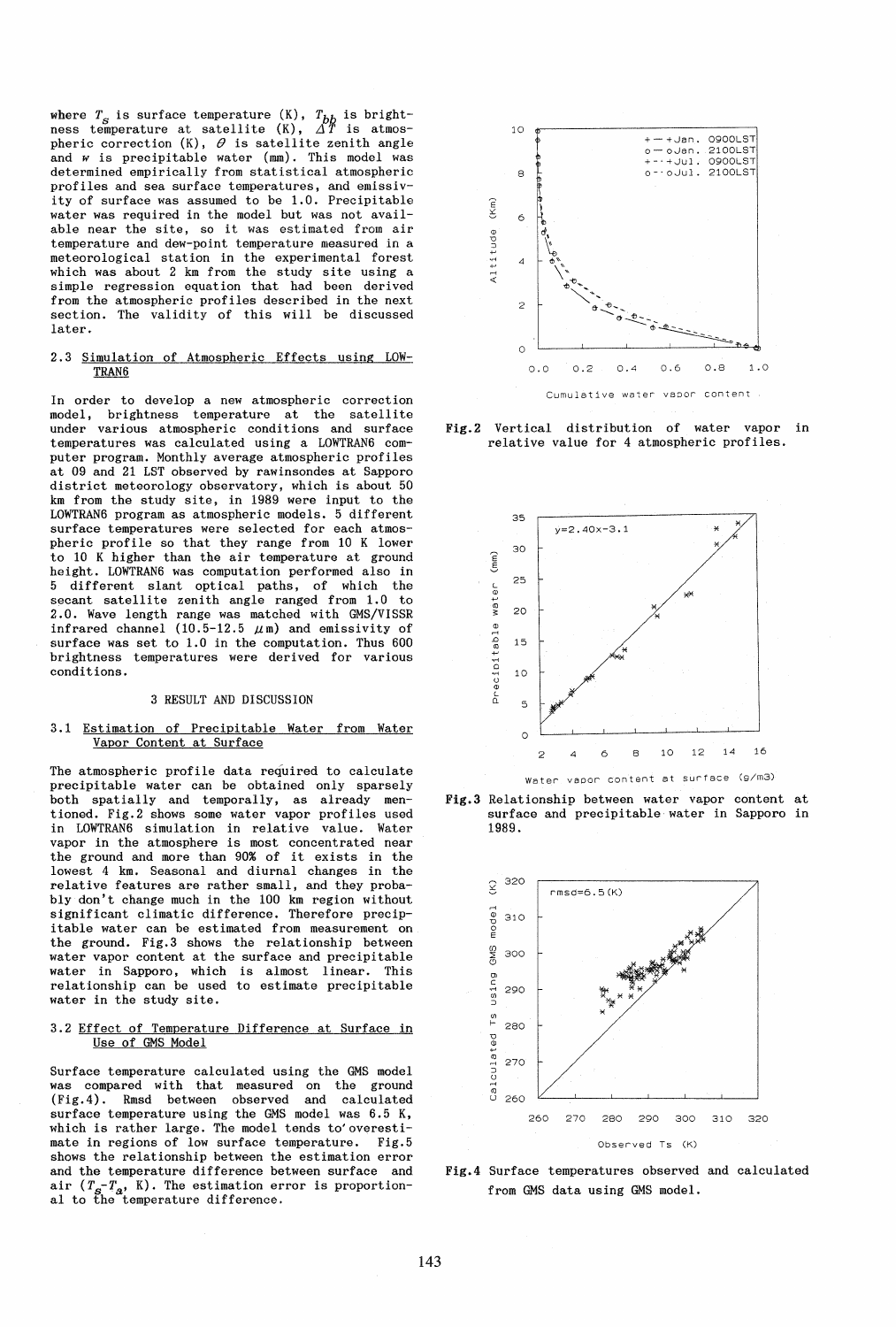This fact was also apparent from the simulation of atmospheric effect using LOWTRAN6. Fig.6 shows relationship between surface temperature defined in LOWTRAN6 simulation and that calculated using the GMS model. Rmsd is 3. 5K, and the model tends to overestimate, particularly in the region of surface temperature from 280 K to 290 K, which is similar to Fig. 2. These points represent conditions in which atmosphere is thick and surface temperature is lower than air temperature. As already mentioned, the GMS model has been developed to determine sea surface temperature, and does not consider situations with large temperature differences between surface and air. Therefore, it cannot determine ground surface temperature, and a new atmospheric correction model that considers this effect is required.

#### 3.3 Development of A New Model

In' order to develop a new atmospheric correction model, 600 values of temperature calculated by LOWTRAN6 were used. At first, atmospheric effect in different view angles was determined using the least square method as follows,

$$
\Delta T(\theta) = \{1+0.64(\sec\theta-1)\}\Delta T(\theta=0) \qquad (2).
$$

Next, atmospheric effect is almost linear to precipitable water under the special condition in which surface temperature is equal to air temperature, as shown in Fig.7. Then the next equation was obtained,

$$
\Delta T' = \{1+0.64(\sec\theta-1)\}(0.111w+0.3) \qquad (3),
$$

where  $\Delta T'$  (K) represents atmospheric effect when  $T_s = T_a$ . Eq. (3) does not explain the atmospheric effect entirely and there remained the effect of temperature difference at surface. The remaining effect can be explained in terms of  $(T_s - T_a)$ , as shown in Fig.3, but in general this value cannot be used. Brightness temperature can explain the remaining effect approximately, as shown in Fig. 8, that indicates the relationship between  $T_{bb}$  and the effect. Each line represents the relationship for the same atmosphere and view angle in this figure, and is linear. The gradient and the interception of these lines can be defined as functions of  $\Delta T'$  as shown in Figs. 9 and 10. Thus a new atmospheric correction model has been obtained as follows,







Fig.6 Simulated accuracy of GMS model using LOW-TRAN6.



Fig.7 Relationship between precipitable water and atmospheric effect.



Fig.S Relationship between brightness temperature at satellite and remaining atmospheric effect.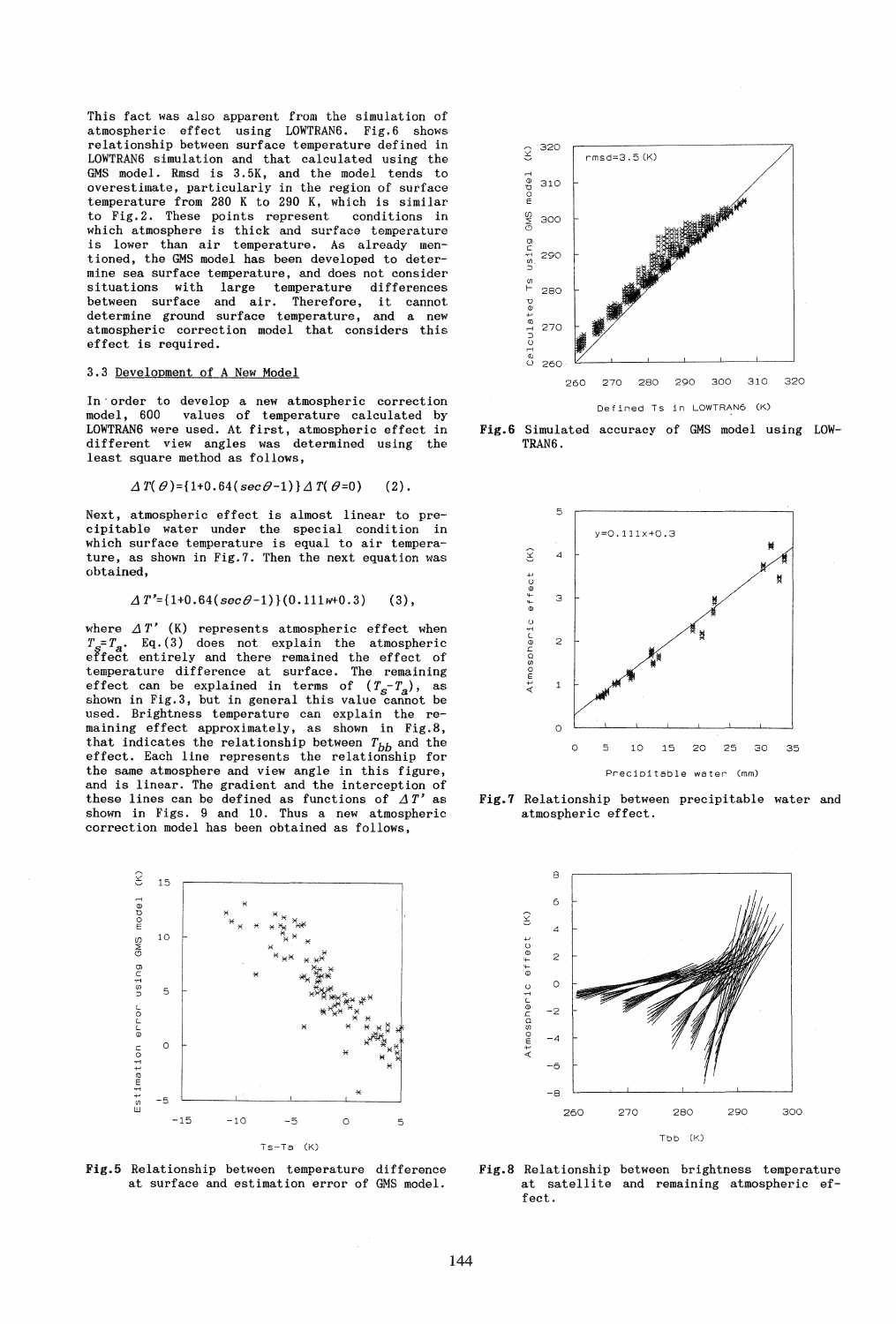

Fig.9 Relationship between  $\Delta T'$  and coefficient a.



 $\Delta T'$ ={ $1+0.64$ ( $sec\theta-1$ )}  $(0.111w+0.3)$ ,  $a=0.041974\Delta T^{2}+0.00675\Delta T'+0.0336$ ,

 $b=-12.187 \text{ A} \frac{T^{3}}{2}-1.95 \text{ A} \frac{T^{3}}{2}-8.0$  (4).

Fig.ll plots calculated surface temperature using the new model against that defined in LOWTRAN6 simulation. Rmsd is 1.0 K and this is smaller than the result of the GMS model.

In addition, it is recommended to correct calculated surface temperature for surface emissivity less than 1.0, if known.

# 3.4 Validity of the New Model

Surface temperature was calculated from the GMS data using the new model and was compared with the observed temperature on the ground (Fig.12). Rmsd is 6.2 K and is slightly smaller than that of the GMS model. In the low temperature region the calculated value approaches the perfect fit line, so it can be said that overestimation under a conditionof lower surface temperature than air temperature has been reduced. On the other hand, in high temperature regions, the new model tends to overestimate the atmospheric effects significantly. These points are from 10 to 15 LST on clear days, when the air temperature is more than 298 K and the precipitable water exceeds 35 mm. Such conditions of high temperature and thick atmosphere at near noon had not been considered in the LOWTRAN6 simulation that was used to determine the correction model, because atmospheric profiles were available only at 09 and 21 LST (00 and 12 GMT). The model is very sensitive to brightness temperature in order to detect temperature difference at the surface under thick atmosphere (see Fig.8), and the sensitivity depends on the precipitable water value. Uncertainty of precipitable water within 5 mm may lead to errors in surface temperature greater than 10 K. The possible reason for this problem is the validity of the model constants for high temperature and thick atmosphere.

## 4 CONCLUSION

Problems in using a single infrared channel satellite data to determine ground surface temperature



Fig.10 Relationship between  $\Delta T'$  and coefficient *b*.



Fig.ll Simulated accuracy of the new model using LOWTRAN6.



Fig.12 Surface temperatures observed and calculated from GMS data using the new model.